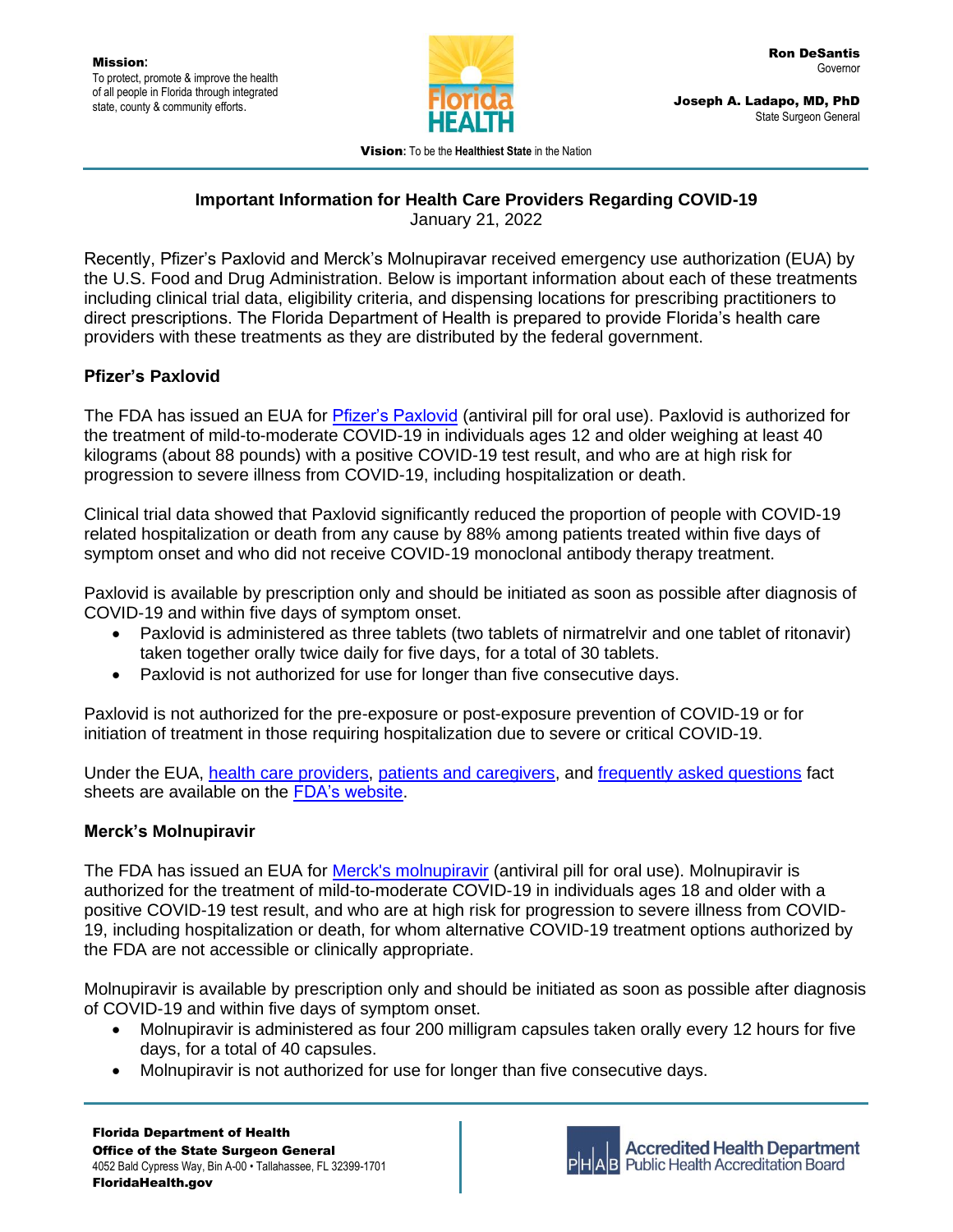Molnupiravir is not recommended for use in pregnancy or when breastfeeding.

Molnupiravir is not authorized for the pre-exposure or post-exposure prevention of COVID-19 or for initiation of treatment in those requiring hospitalization due to severe or critical COVID-19.

Clinical trial data showed that molnupiravir reduced the proportion of people with COVID-19 related hospitalization or death from any cause by 30% among patients treated within five days of symptom onset and who did not receive COVID-19 monoclonal antibody therapy treatment.

Under the EUA, [health care providers,](https://www.fda.gov/media/155054/download) [patients and caregivers,](https://www.fda.gov/media/155055/download) and [frequently asked questions](https://www.fda.gov/media/155056/download) fact sheets are available on the [FDA's website.](https://www.fda.gov/emergency-preparedness-and-response/mcm-legal-regulatory-and-policy-framework/emergency-use-authorization#coviddrugs)

#### **Paxlovid and Molnupiravir Dispensing Locations**

Dispensing locations for initial rollout were selected using a variety of data sources, including current case rates, areas with higher Social Vulnerability Index, accessibility, geographic/traffic considerations, and current monoclonal antibody therapy treatment usage.

Prescribing practitioners should direct prescriptions to the following approved pharmacies. These pharmacies are also listed on [FloridaHealthCOVID19.gov.](http://www.floridahealthcovid19.gov/) As more supply of Pxlovid and Molnupiravir are made available by the federal government, additional dispensing locations will be added to increase access to these treatments.

| <b>FAXIOVID DISPETISING LOCATIONS</b> |                       |                      |                                           |  |
|---------------------------------------|-----------------------|----------------------|-------------------------------------------|--|
| County                                | <b>City</b>           | <b>Location Name</b> | <b>Location Address</b>                   |  |
| <b>Broward</b>                        | Fort Lauderdale       | Publix #1097         | 1940 Cordova Rd, Fort Lauderdale          |  |
| Charlotte                             | <b>Port Charlotte</b> | Publix #755          | 4265 Tamiami Trail, Port Charlotte        |  |
| <b>Highlands</b>                      | Sebring               | <b>Publix #1347</b>  | 3610 U.S. Highway 27 N, Sebring           |  |
| Miami-Dade                            | Miami                 | Publix #1561         | 1420 NW North River Dr, Miami             |  |
| Palm Beach                            | West Palm Beach       | Publix #371          | 2895 N Military Trail, West Palm Beach    |  |
| Duval                                 | Jacksonville          | <b>Walmart #1219</b> | 12100 Lem Turner Rd, Jacksonville         |  |
| Escambia                              | Pensacola             | <b>Walmart #1605</b> | 4600 Mobile Highway, Suite 122, Pensacola |  |
| Hillsborough                          | Tampa                 | Walmart #1482        | 7011 W Waters Ave, Tampa                  |  |
| Lee                                   | Fort Myers            | Walmart #987         | 14821 6 Mile Cypress Pkwy, Fort Myers     |  |
| Leon                                  | Tallahassee           | CVS #4024            | 5466 Thomasville Rd N, Tallahassee        |  |
| Marion                                | Ocala                 | CVS #3661            | 2401 SW 27th Ave, Ocala                   |  |
| Okaloosa                              | Fort Walton Beach     | CVS #5194            | 1081 Beal Pkwy NW, Fort Walton Beach      |  |
| Orange                                | Orlando               | CVS #3351            | 7300 Curry Ford Rd, Orlando               |  |
| Pasco                                 | New Port Richey       | Walgreens #6886      | 7020 Massachusetts Ave, New Port Richey   |  |
| Polk                                  | Winter Haven          | Walgreens #4005      | 705 1st St S, Winter Haven                |  |
| Suwannee                              | Live Oak              | Walgreens #9724      | 1515 Ohio Ave S, Live Oak                 |  |
| Volusia                               | Daytona Beach         | Walgreens #3894      | 1650 Dunlawton Ave, Daytona Beach         |  |
| Washington                            | Chipley               | King's Discount Drug | 1242 Main St, Chipley                     |  |

#### **Paxlovid Dispensing Locations**

#### **Molnupiravir Dispensing Locations**

| County         | City            | <b>Location Name</b> | <b>Location Address</b>                |
|----------------|-----------------|----------------------|----------------------------------------|
| <b>Broward</b> | Fort Lauderdale | <b>Publix #1097</b>  | 1940 Cordova Rd, Fort Lauderdale       |
| Charlotte      | Port Charlotte  | Publix #755          | 4265 Tamiami Trail, Port Charlotte     |
| Highlands      | Sebring         | Publix #1347         | 3610 U.S. Highway 27 N, Sebring        |
| Miami-Dade     | Miami           | Publix #1561         | 1420 NW North River Dr, Miami          |
| Palm Beach     | West Palm Beach | Publix #371          | 2895 N Military Trail, West Palm Beach |
| Washington     | Chipley         | King's Discount Drug | 1242 Main St, Chipley                  |

Providers interested in administering these treatments can submit their information by completing the form at [https://fdoh.readyop.com/fs/4cTd/2fff.](https://fdoh.readyop.com/fs/4cTd/2fff)